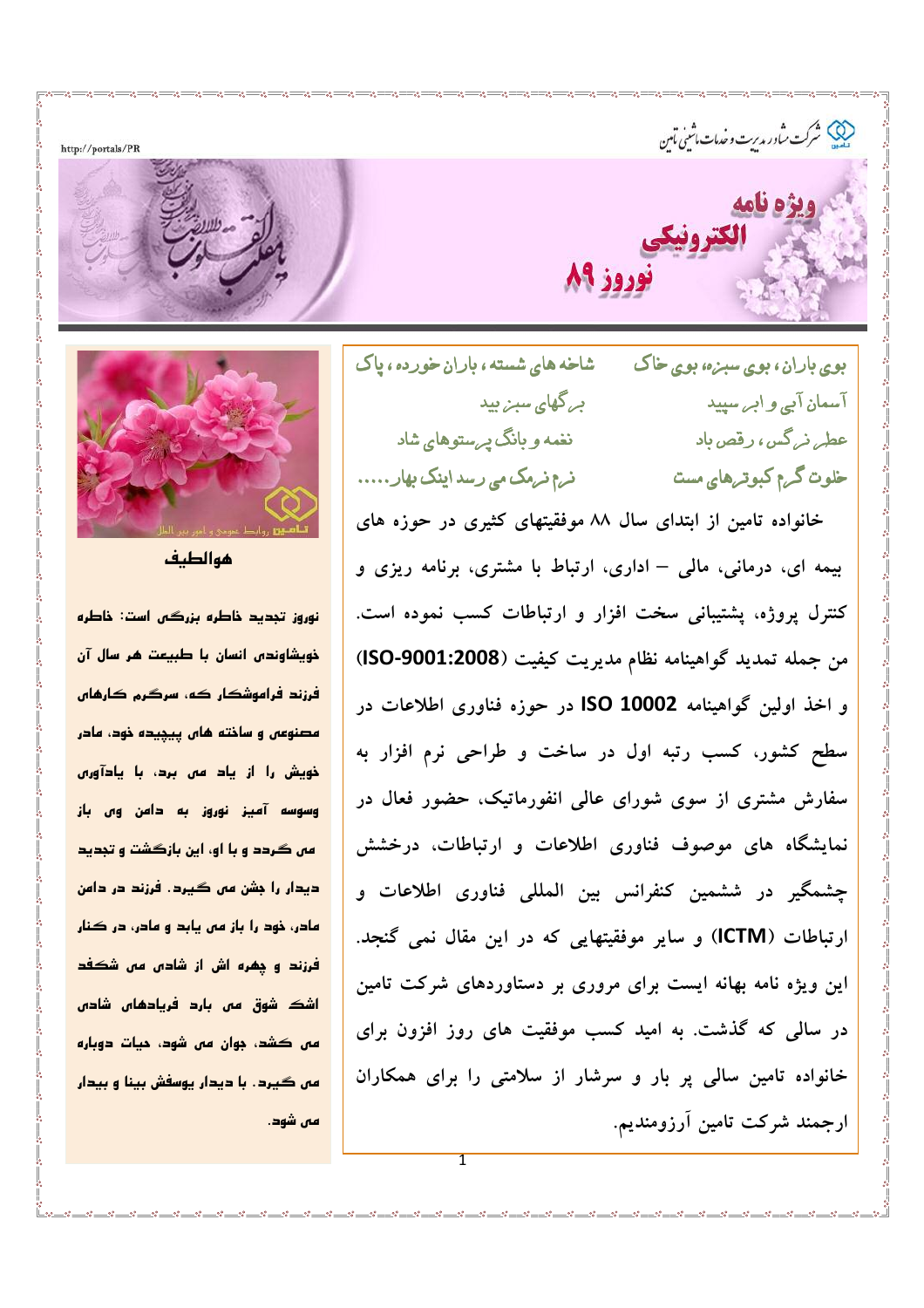

## **82 اسفندماه 88**

برای نخستین بار شعبه بانک تجارت در ساختمان شرکت مشاور مدیریت و خدمات ماشینی تامین افتتاح گردید تا بدینوسیله امکان سرویس دهی مناسب به همکاران ارجمند این شرکت فراهم گردد.





 $\frac{1}{20}$ ļ

 $\frac{8}{10}$ 

 $-20 - 20$ 

 $\frac{1}{20}$  –  $\frac{1}{20}$ 

 $-20 - 2$ 

 $\frac{5}{20}$ 

**19 اسفند ماه** 

درخشش شرکت تامین در ششمین کنفرانس بین المللی فناوری اطلاعات و ارتباطات(ICTM) و انتخاب مقالات ذیل به عنوان مقالات برگزیده



"بررسـي چالش هاي پيش روي سـلامت الكترونيكي و ارائه راهكار"

"Improving Knowledge management systems implementation by means of IT as an enabler G Gap analysis technique"

"Implementing successful knowledge management system: Critical success factors"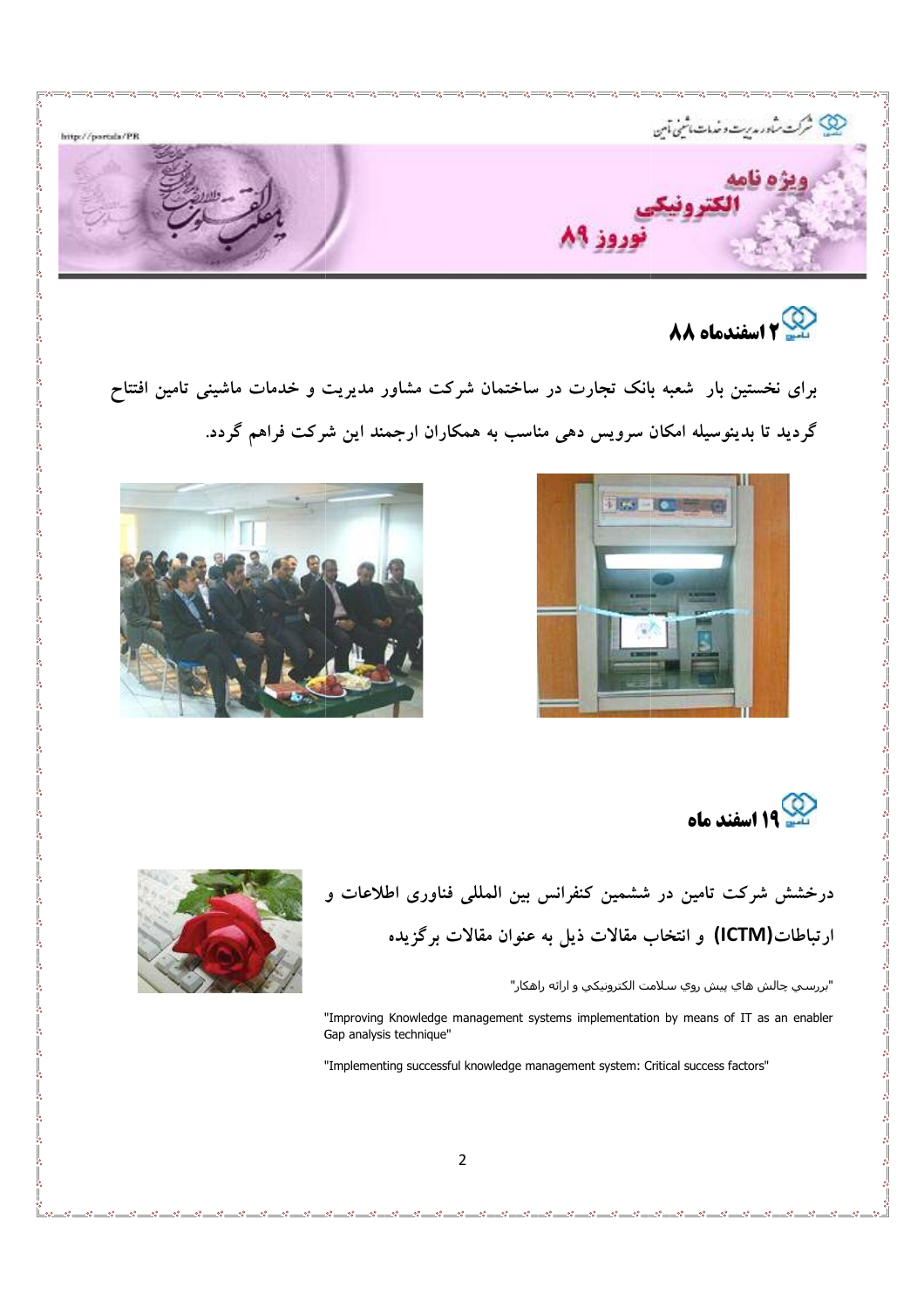

ے<br>سے ۵ بهمن ماہ

با تلاش کارشناسان بخش خدمات نرم افزارهای درمانی سیستم ارجاع بیمار در مراکز توزیع بیمار استانهای مازندران و گلستان به صورت پایلوت اجرا شد. این سیستم جدید با استفاده از تکنولوژی تحت وب امکان ایجاد تعامل و هماهنگی بین مراکز توزیع بیمار را بوجود آورده و با ایجاد بانک اطلاعاتی متمرکز می تواند اداره کل درمان مستقیم و مدیریت درمان استان را در جمع آوری اطلاعات آماری از عملکرد مراکز اعزام یاری می رساند.

م<br>13 M بهمن ماه

تیم فوتسال شرکت تامین برای اولین بار در ادوار برگزاری جام انفورماتیک موفق به صعود از گروه خویش به دور یک هشتم نهائی مسابقات جام انفورماتیک شد.

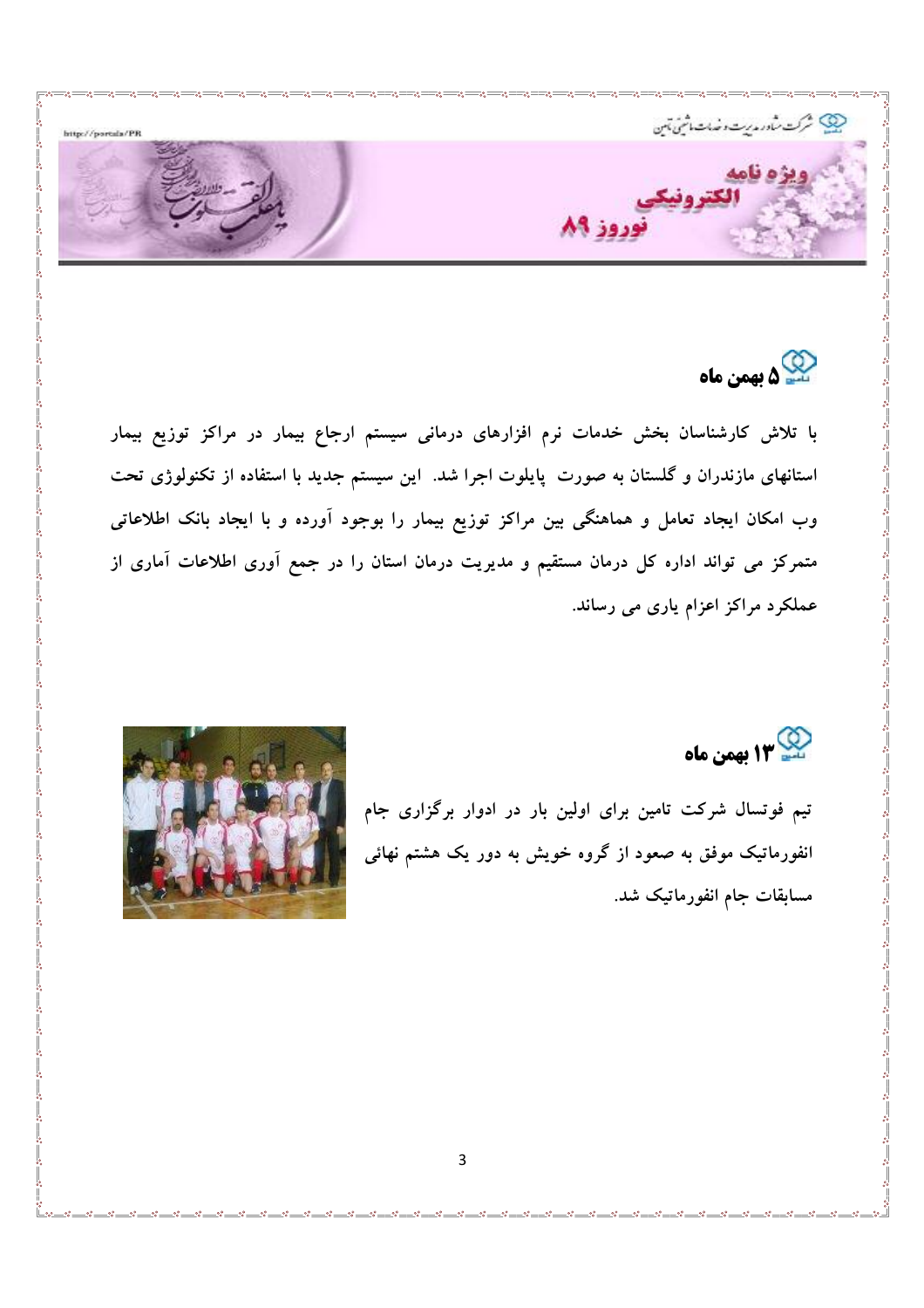





حضور فعال شرکت مشاور مدیریت و خدمات ماشینی تامین در بین شرکتهای دانش بنیان، در دومین دوره نمایشگاه نوآوری وشکوفائی و به مناسبت دهه فجر انقلاب اسلامی

کیے<br>17 بهمن ماه

با همت کارشناسان بخش خدمات نرم افزارهای درمانی شرکت تامین سیستم کمیسیون های پزشکی در خراسان رضوی راه اندازی شد. با استفاده از تکنولوژی تحت وب این سیستم، امور مربوط به بیمه شدگان را تسهیل و تسریع میبخشد و امکان ارتباط بین بخشهای درگیر مانند شعب تامین اجتماعی، کمیسیونهای پزشکی، شورای پزشکی و ستاد را ایجاد می کند.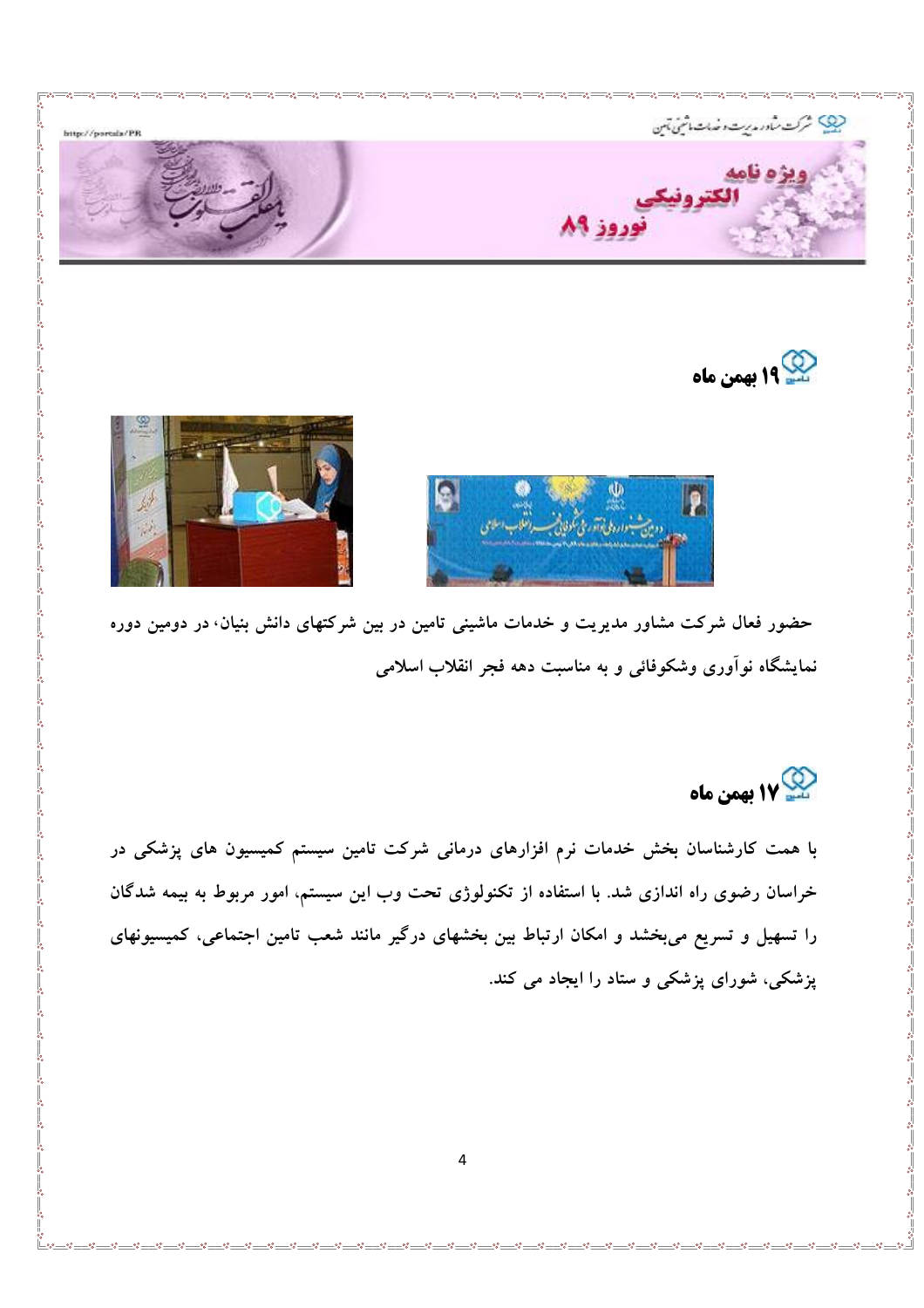

## ۹۳ دی ماه

برای اولین بار شرکت تامین موفق به کسب رتبه اول در تولید و پشتیبانی نرم افزارهای سفارش مشتری شد. شورای عالی انفورماتیک به منظور توسعه پویایی شرکتهای انفورماتیکی و گسترش فناوریهای انفورماتیکی و ایجاد امکان توزیع کار و قراردادها، شرکتهای انفورماتیکی را بر اساس"آیین نامه احراز صلاحیت شرکتهای انفورماتیک" طبقه بندی کرده است که براساس آن شرکت تامین در سال جاری موفق به اخذ گواهی نامه جدید رتبه بندی شرکت در شورای عالم انفورماتیک شد.

| <b>MAR-AR-ARCHIVE</b>                |         | ى يتهندى داموزصلات يشرت اي الغور بيجى                                                                                                                                                                                                                                 |
|--------------------------------------|---------|-----------------------------------------------------------------------------------------------------------------------------------------------------------------------------------------------------------------------------------------------------------------------|
| با شماره تست ٨٩٢٤٦                   |         | به استاد آیین نامه رتبه بندی و آخراز صلاحیت شرکت های الفورمالیکی، رتبه<br>شركت مشاور مديريت وخدمات ماشينى للمين<br>برای اجرای بروژه های فناوری آنقلاعات در زمینه های زیر با رعایت مقاد بخشنامه شماره ۱۳۵۵۶-۱/۱۰۲۵ مورخ ۱۳۸۷/۱۱/۷<br>و سایر ملورات مربوط اعلام می شود: |
| A Big all on<br>Literatural al Julie | ولماه   | موضوع فعاليت اصلى                                                                                                                                                                                                                                                     |
| *******                              | ******* | Main Frame إنه و يشتيباني سخت افزار Main Frame                                                                                                                                                                                                                        |
| *******                              | ******* | ۲- تولید و ترایه رایانه های غیر Main Frame                                                                                                                                                                                                                            |
| *******                              | ******* | ۴- تولید و ارایه دستگاه های جانبی                                                                                                                                                                                                                                     |
| *******                              | ******* | 6- تولید و ارایه العلمات و ملزومات                                                                                                                                                                                                                                    |
| نامدو د                              | ١       | ه - تولید و پشتیبانی نرم افزارهای سفارش مشتری                                                                                                                                                                                                                         |
| ۳                                    | £       | ٦- ارايه ويشليباني بسته هاي ترم افزاري وبسته ها وقابل هاي اطلاعاتي توليدها فل                                                                                                                                                                                         |
| *******                              | ******* | ۷- ارایه و پشتیبانی نوم افزار خارجی (SE) و سیستم ها                                                                                                                                                                                                                   |
| *******                              | ******* | A اختصات شبکه های اطلاع رسالی Providers                                                                                                                                                                                                                               |
| ٢.                                   | ٧       | A sala dia 1                                                                                                                                                                                                                                                          |
| $\circ$                              | i       | -۱- مشاوره و نظارت بر اجرای طرح های انفورهاتیکی                                                                                                                                                                                                                       |
| v                                    | ٤       | 11 - خدمات پشتیبانی                                                                                                                                                                                                                                                   |
| *******                              | ******* | ۱۴-امپزش و بزوفتی                                                                                                                                                                                                                                                     |
| ۲                                    | ٥       | this player - IT                                                                                                                                                                                                                                                      |

## 7 Fé<sub>l</sub> ماه





حضور فعال شركت تامين در نمايشگاه پانزدهمين نمايشگاه بين المللي الكامب شركت نيز همچون سنوات گذشته آخرين دستاوردهای سازمان تامین اجتماعی را در بخش ICT در سالن ۳۵ غرفه تامین اجتماعی الکترونیک پانزدهمین نمایشگاه بین المللي الكترونيك، كامپيوتر و تجارت الكترونيكي (الكامب) به نمايش گذارد.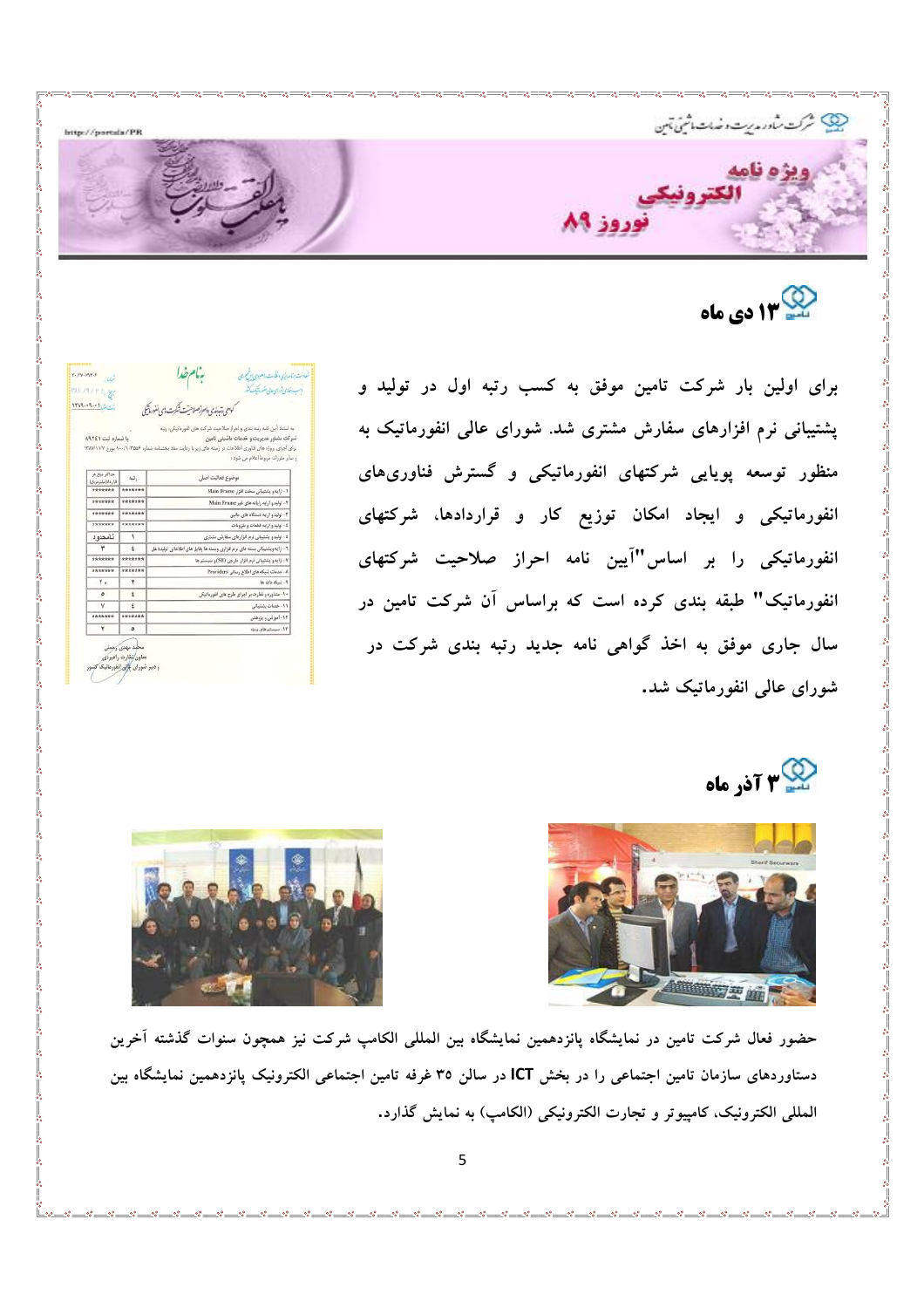

22 18**0 نور ماه** 

نه تن از کارشناسان شرکت تامین در آزمونهای دوره های بین المللی سرورهایHP با کسب حد نصاب نمرات، موفق به اخذ مدارک مربوطه شدند.



 $\overline{\phantom{0}}$ ļ

717 آذر ماه

حضور شرکت خدمات ماشینی تامین در دومین کنفرانس و جشنواره "كودك الكترونيكي" با هدف "توسعه و بهينه سازى فناوری اطلاعات در دنیای کودکان" و شعار" کودک الکترونیکی: اصلاح الگوی آموزش و پرورش"

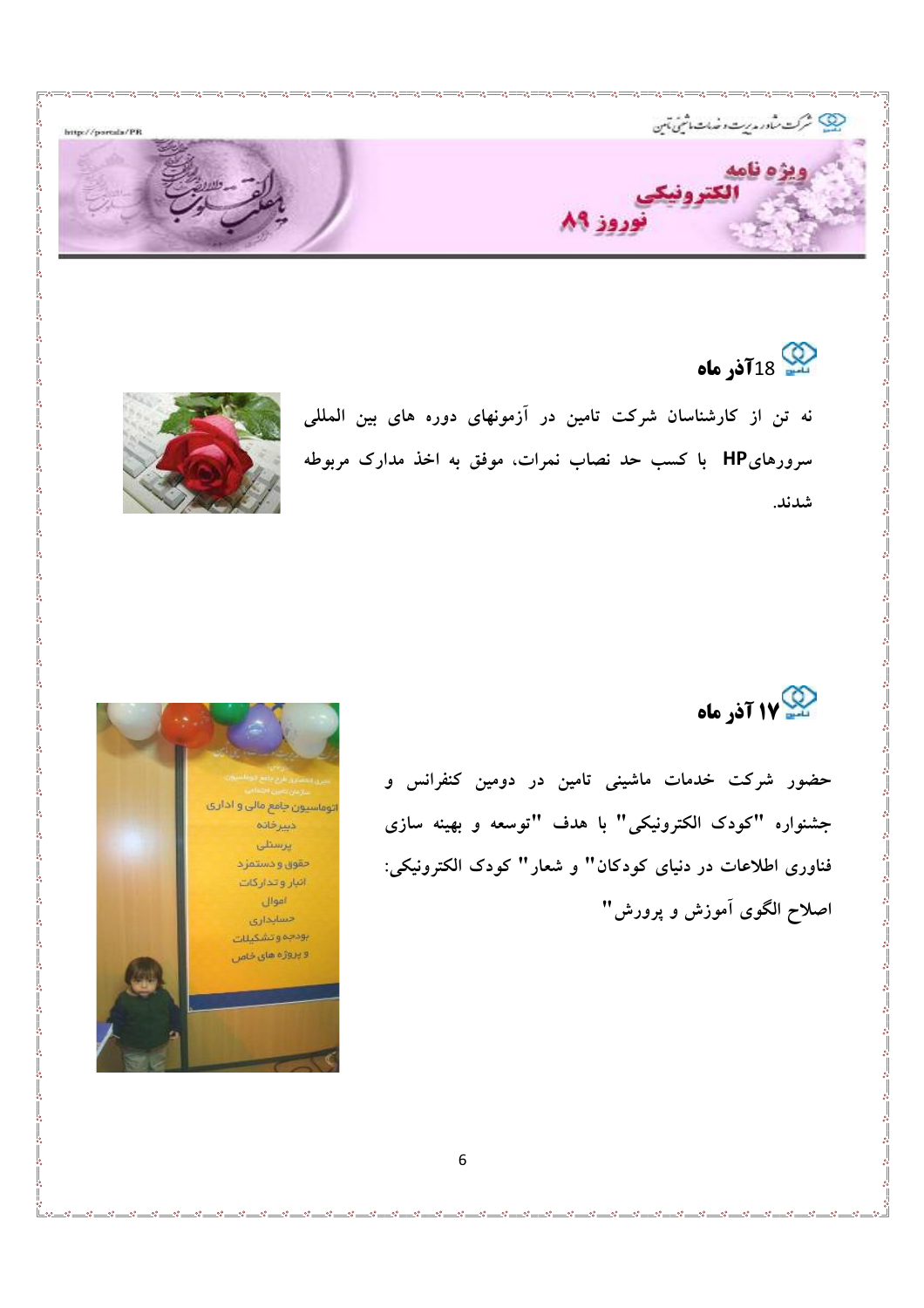

## 18 AA آبان ماه AA

طی ممیزی انجام شده توسطه شرکت TUV NORD. شرکت مشاور مدیریت و خدمات ماشینی تامین برای نخستین بار در سطح کشور موفق به اخذ اولین گواهینامه ISO 10002 درصنعت ICT و تجدید گواهینامه ISO9001-2008 گردند.



ی<br>۱۰ آبان ماه

با تلاش کارشناسان شرکت مشاور مدیریت و خدمات ماشینی تامین، پردازش نسخ داروخانه و آزمایشگاه در سیستم بانک ملت مکانیزه شد. در راستای بهبود و ارتقاء مستمر محصولات شرکت مشاور مدیریت و خدمات ماشینی تامین، امکان پردازش خودکار نسخ داروخانه و آزمایشگاه در سیستم خدمات درمانی بانک ملت به روش دیسکتگیری در زیرسیستم های داروخانه– آزمایشگاه میسر گردید.

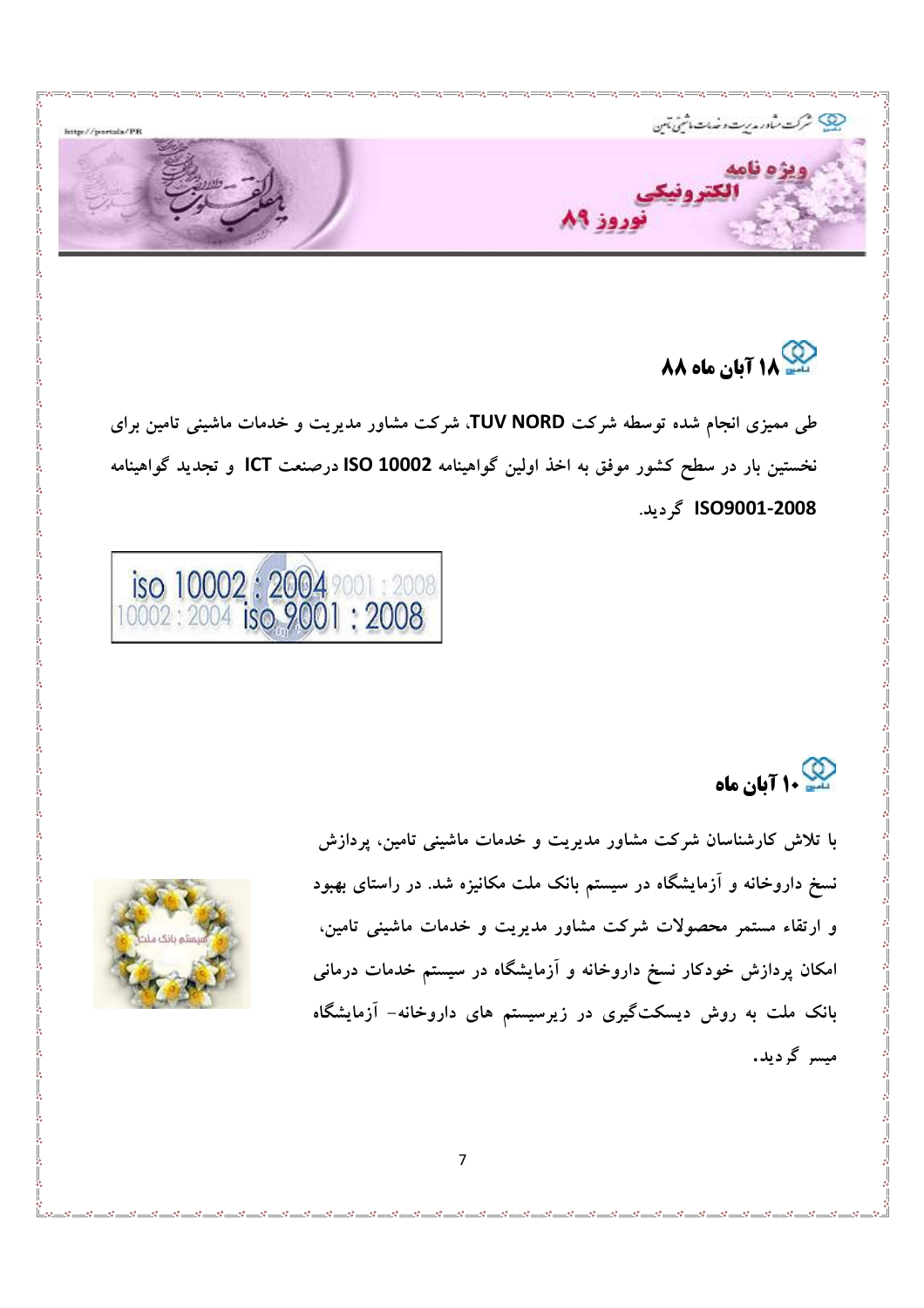

مبر<br>سطح **۳۰ آبان ماه** 

براساس تصمیمات متخذه در کمیته تلفیق اتوماسیون سازمان تامین اجتماعی، سیستمهای "سما" از ابتدای پاییز۸۸ در سطح ادارت کل استانهای سازمان تامین اجتماعی تعمیم می یابد.



دي<br>سيد ∧مهر ماه

شرکت مشاور مدیریت و خدمات ماشینی تامین به عنوان مجری طرح جامع اتوماسیون سازمان تامین اجتماعی به نیابت از سازمان مزبور و در کنار سایر دستگاههای دولت*ی* و غیر دولتی در سومین دوره نمایشگاه رسانه های دیجیتال حضور یافت.

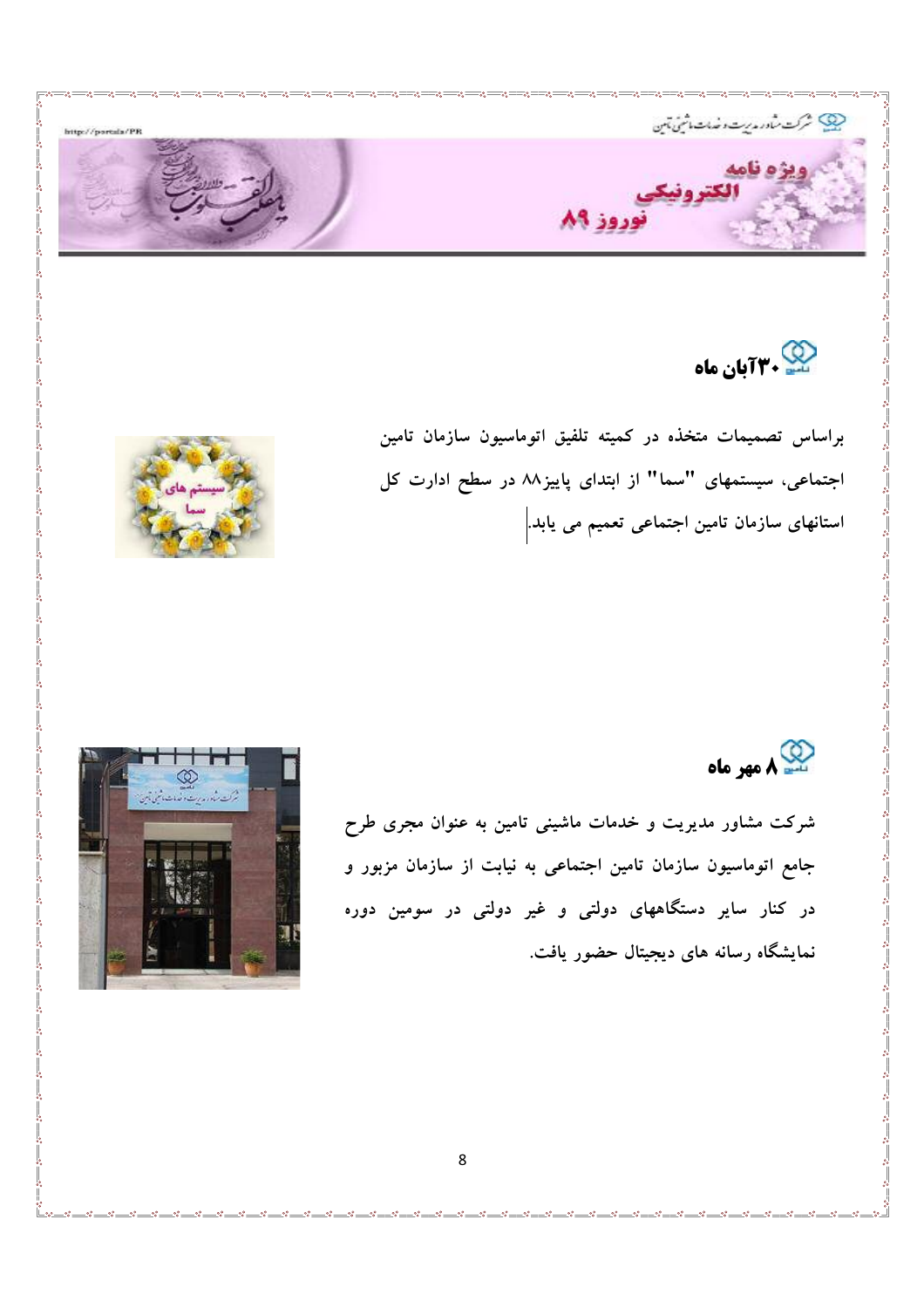

77 مهر ماه

در راستای اجرای طرح اتوماسیون حضور و غیاب مقرری بگیران بیمه بیکاری وزارت کار و امور اجتماعی، شرکت مشاور مدیریت و خدمات ماشینی تأمین موفق به طراحی و ساخت این دستگاه با قابلیتهای سنسور تشخیص اثر انگشت BioMetric ، کارتخوان بدون تماس Mifare ، سیستم تصویر برداری CCD و چاپگر به صورت کیوسک دیواری شد.



م<br>سیس 21 مرداد ماه

موفقیت شرکت در مناقصه بخش اول استاندارد پرونده الکترونیکی سلامت وزارت بهداشت و درمان